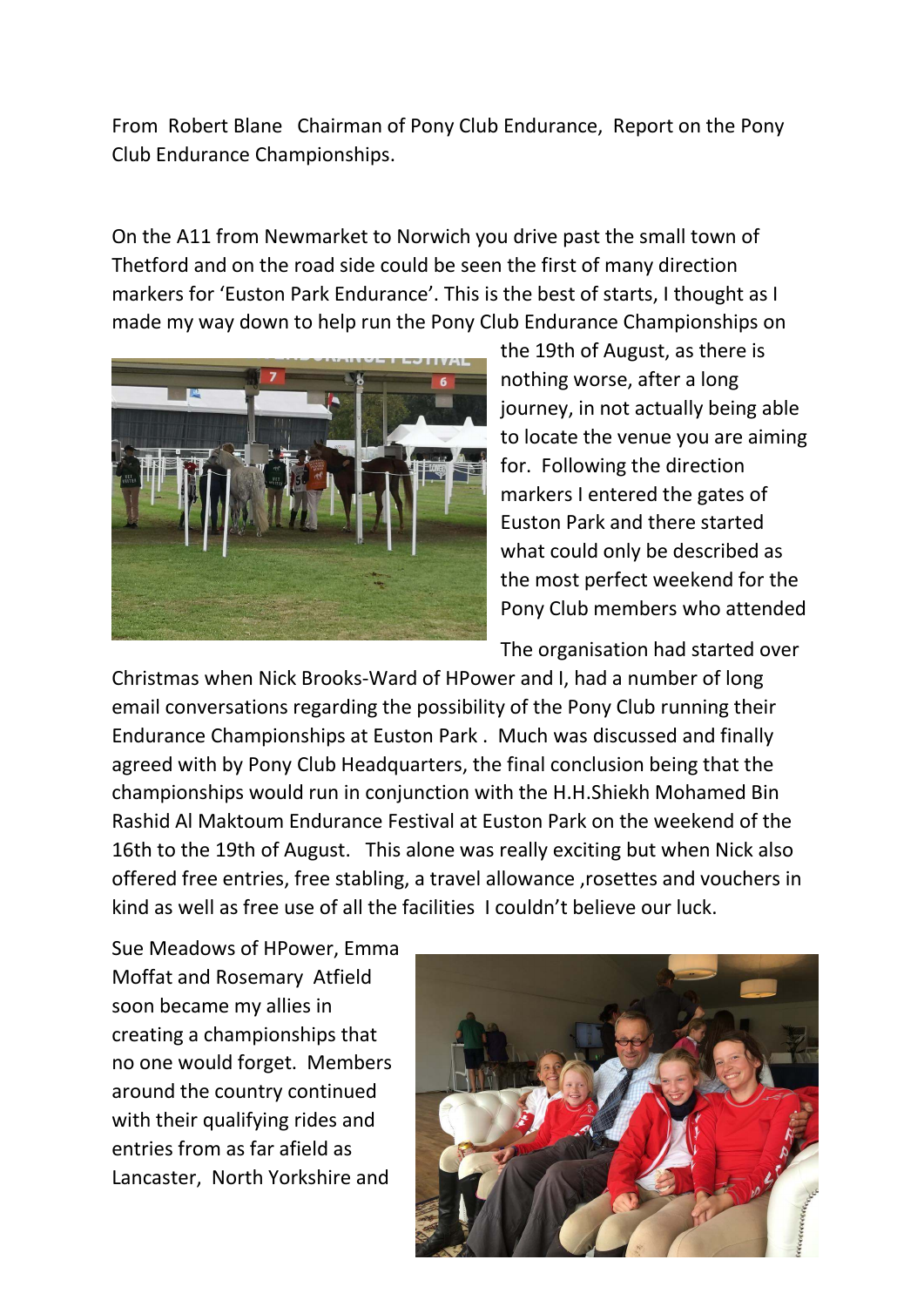Cornwall, started to roll in, leading to a total of 51 members ,representing 18 branches coming to this wonderful centre for Endurance. Some arrived on the Friday, but most turned up on the Saturday just in time to see the racing finish



of the 160km International 3\* class. What an effect this had on the Pony Club members. Seeing truly fit horses finishing a gruelling marathon in perfect condition.

Euston was breathtaking. Flags, tents, restaurants, marquees, international competitors speaking strange languages, stables to die for, music in the loos !!!, and everyone was so welcoming. My two favourite comments of the weekend. Firstly from a young girl at her first Endurance Championships 'I feel like a twelve year old riding at the Olympics. I am completely overawed !! ' and the second from a hardened

Pony Club mum 'This is far too much fun. I don't want to go home'

Early Sunday morning saw the start of the Pony Club competitions with the Open competitors working over 56 km, the Intermediates over 40 , the novices over 32 and the grassroots over 20km. All participants had their horses shoes checked before the start of the ride and a small competition was judged for the best shod horse. This was won by Tigger (Erin Castleton-White) of the

South Norfolk branch. Thanks to Deborah Custance Baker for aiding here. All riders/ponies went through the Pre-ride checks of trot up, heart rate, correct handling of the horse, the safety and fitting of the tack as well as the wearing of such essential items such as medical arm bands, hat tags, map holders, water containers